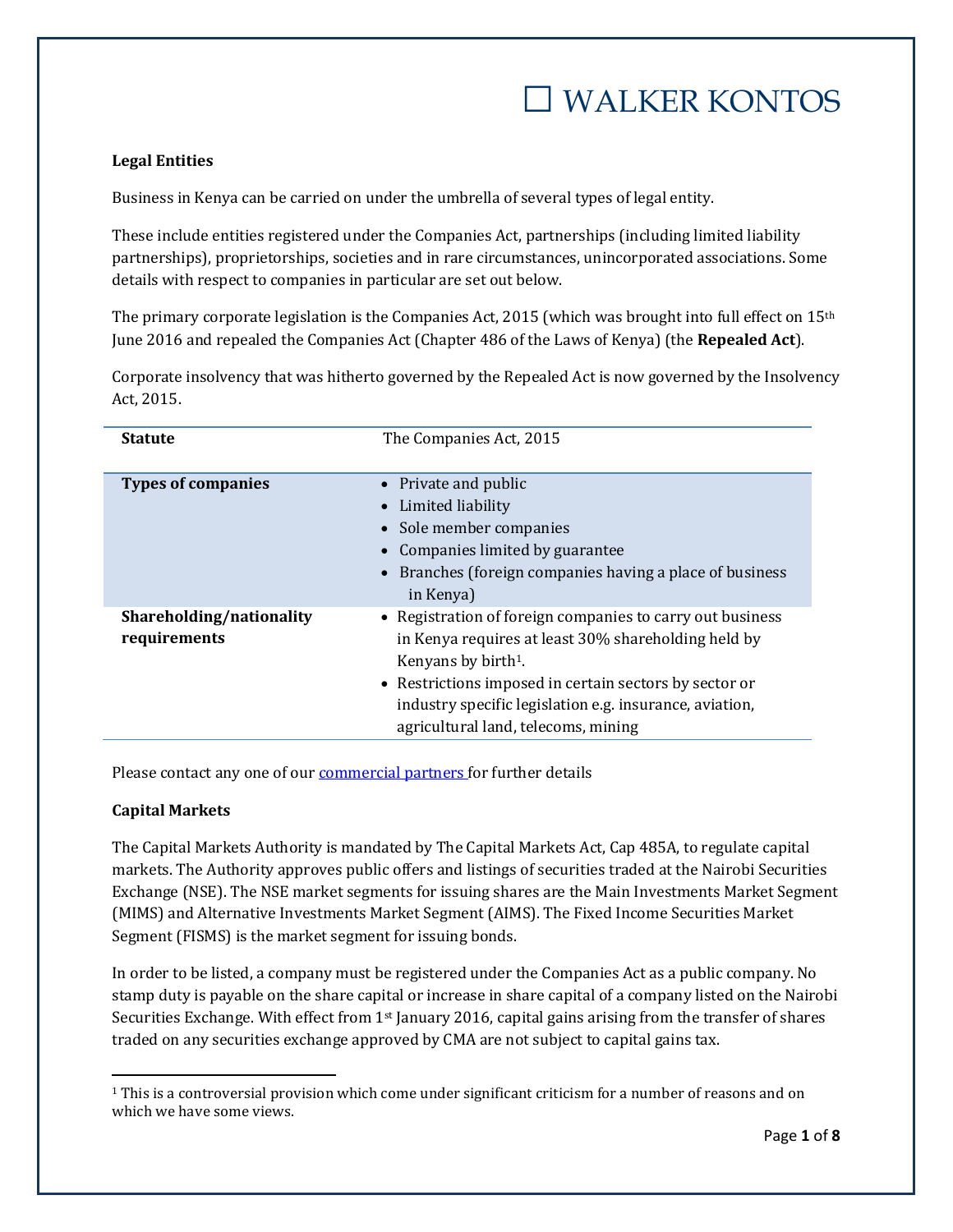Key eligibility criteria for listing of shares are as follows:-

| Requirement                              | <b>MIMS</b>                                                                                                                                   | <b>AIMS</b>                                                                                                                                      | <b>FISMS</b>                                                                                                                                                                                 |
|------------------------------------------|-----------------------------------------------------------------------------------------------------------------------------------------------|--------------------------------------------------------------------------------------------------------------------------------------------------|----------------------------------------------------------------------------------------------------------------------------------------------------------------------------------------------|
| <b>Incorporation status</b>              | Public company limited<br>by shares and<br>registered under the<br><b>Companies Act</b>                                                       | Public company<br>limited by shares and<br>registered under the<br><b>Companies Act</b>                                                          | <b>Body</b><br>corporate                                                                                                                                                                     |
| <b>Size: Share Capital</b>               | Minimum authorised<br>issued and fully paid up<br>ordinary share capital<br>of 50 million shillings                                           | Minimum authorised<br>issued and fully paid<br>up ordinary share<br>capital of 20 million<br>shillings                                           | Minimum<br>issued and<br>fully paid up<br>share capital<br>of 50 million<br>shillings                                                                                                        |
| <b>Net assets</b>                        | At least 100 million<br>shillings                                                                                                             | At least 20 million<br>shillings                                                                                                                 | At least 100<br>million<br>shillings                                                                                                                                                         |
| Free transferability of<br><b>shares</b> | Shares to be listed shall<br>be freely transferable<br>and not subject to any<br>restrictions on<br>marketability or any<br>preemptive rights | Shares to be listed<br>shall be freely<br>transferable and not<br>subject to any<br>restrictions on<br>marketability or any<br>preemptive rights | Fixed income<br>securities<br>offered to the<br>public shall be<br>freely<br>transferable<br>and not<br>subject to any<br>restrictions on<br>marketability<br>or any<br>preemptive<br>rights |
| <b>Dividend policy</b>                   | Clear future dividend<br>policy                                                                                                               | Clear future dividend<br>policy                                                                                                                  |                                                                                                                                                                                              |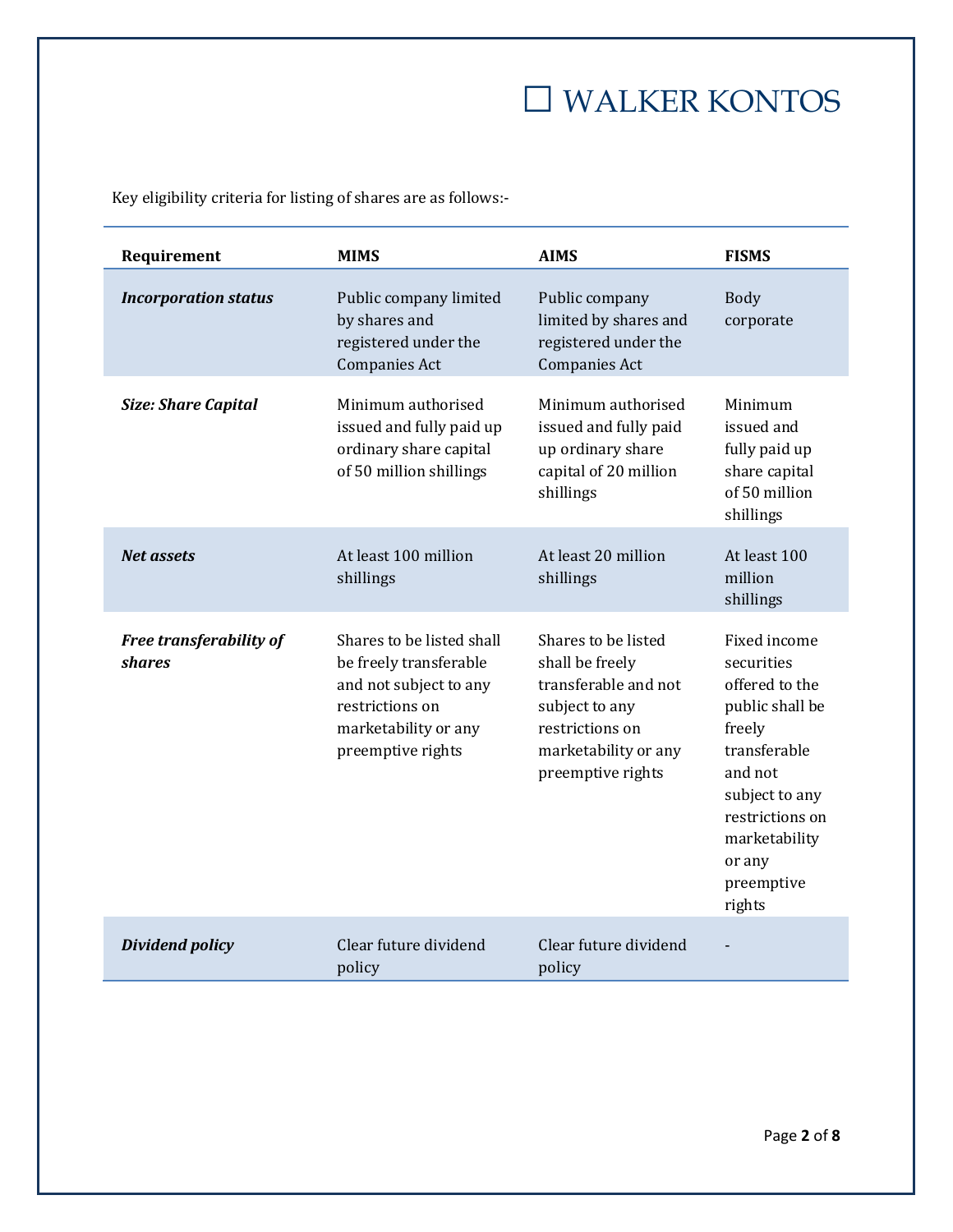Key eligibility criteria for listing of debt instruments are as follows:-

| Requirement                                            | Criteria                                                                                                                                                                                                                                                                                       |
|--------------------------------------------------------|------------------------------------------------------------------------------------------------------------------------------------------------------------------------------------------------------------------------------------------------------------------------------------------------|
| <b>Incorporation Status</b>                            | The issuer to be listed shall be a body corporate.                                                                                                                                                                                                                                             |
| <b>Size: Share Capital and Net Assets</b><br>of Issuer | Minimum issued and fully paid up share capital of 50<br>million shillings and net assets of 100 million shillings<br>before the listing                                                                                                                                                        |
| Listing and transferability of<br><b>securities</b>    | Fixed income securities offered to the public except for<br>commercial papers shall be listed, freely transferable and<br>not subject to any restrictions on marketability or any<br>preemptive rights.<br>Commercial papers are not transferable or to be listed at a<br>securities exchange. |
| <b>Debt ratios</b>                                     | Total indebtedness including the new issue of fixed income<br>securities shall not exceed 400% of the company's net<br>worth (or gearing ratio of 4:1) as at the latest balance<br>sheet.                                                                                                      |
| Size of the issue                                      | Minimum size of the issue shall be 50 million shillings.<br>Minimum issue lot size shall be:<br>(i) One hundred thousand shillings for corporate bonds<br>and preference shares<br>(ii) One million shillings for commercial paper                                                             |

For more details please contact any one of our **[commercial partners](http://www.walkerkontos.com/partners)** 

## **Mergers & Acquisitions, Competition**

Under the Competition Act (Act No. 12 of 2010) a business combination supposes a situation where one or more undertakings directly or indirectly acquire or establish direct or indirect control over the whole or part of the business of another undertaking.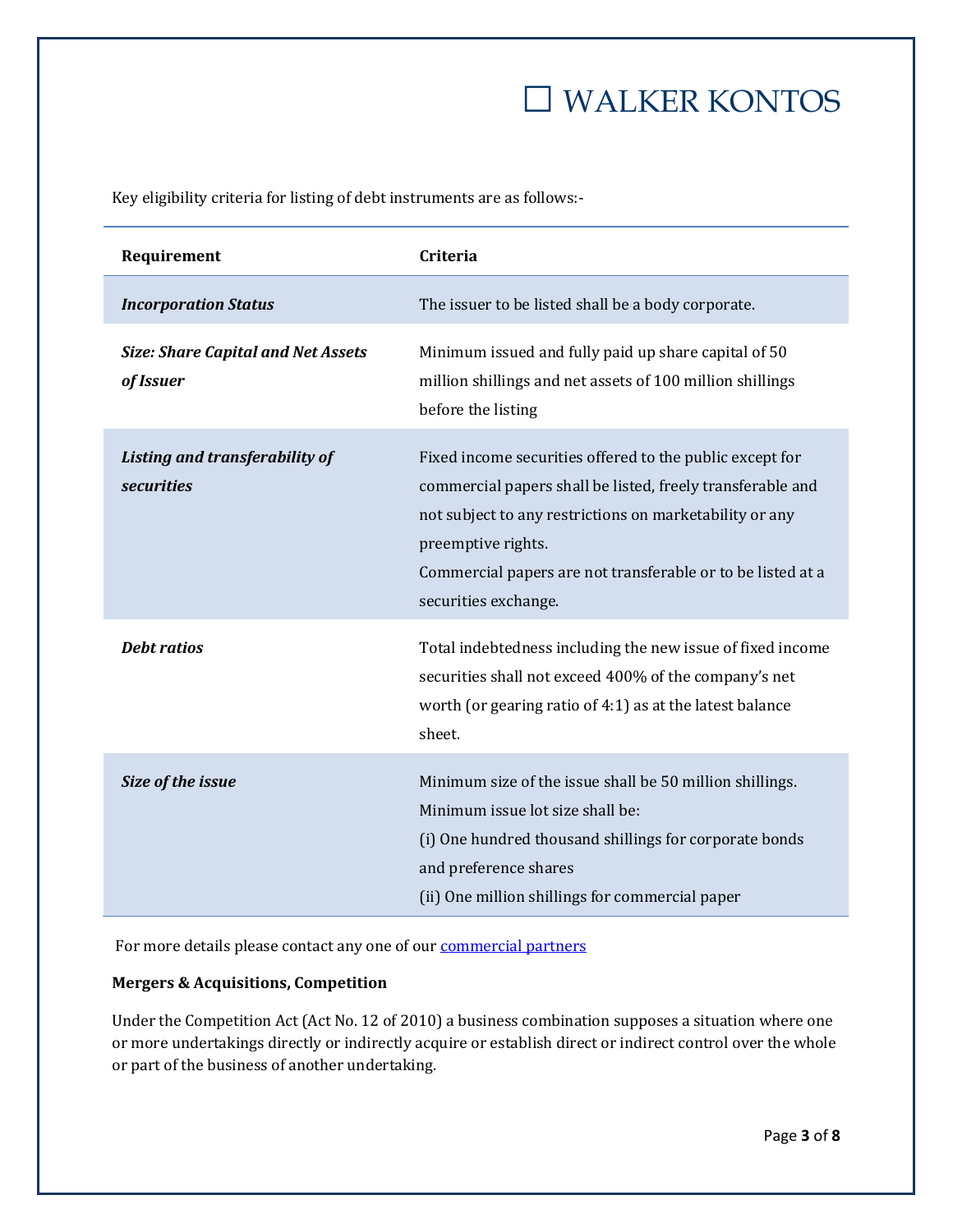The common structures through which businesses combine include: sale and purchase of shares; acquisition of business divisions of an undertaking; acquisition of an undertaking's assets; acquisition of dominance with respect to controlling interest or voting power in a company; by virtue of a court order or directive; privatisation of state-owned or state-controlled entities; joint ventures; leasing the shares of an undertaking and exchange of shares.

Other relevant legislation includes the Capital Markets Act and the Regulations thereunder (Cap 485A), the Companies Act 2015, the Transfer of Businesses Act (Cap 500), the Consumer Protection Act (Cap 46) and more recently the supranational jurisdiction of the East African Community Competition Act 2006 and the Competition Regulations established by the Common Market for Eastern and Southern Africa (COMESA).

For more information please contact any one of our [commercial partners](http://www.walkerkontos.com/partners)

## **Immigration**

Under the Kenya Citizenship and Immigration Act 2011, one may become a Kenyan citizen by birth or registration. In order to apply for citizenship by registration one must have been lawfully residing in Kenya for a period of at least 7 years, have been married to a citizen for at least 7 years or must be a child adopted by a Kenyan citizen. Kenya allows dual citizenship under the Act.

Permanent residency may also be applied for which entitles the resident to work and own property in Kenya.

Entry permits are issued to non-Kenyans wishing to engage in employment in Kenya whether in gainful employment or voluntary service. Permits are issued under various classes including: Prospecting & Mining; Agriculture & Animal Husbandry; Prescribed Professions; Employment; Specific Manufacturing; Specific Trade, Business or Consultancy; Approved Religious or Charitable Activities; Ordinary Residents and Refugees.

Passes are issued by the Immigration Department to persons wishing to stay in Kenya temporarily for specific reasons. Categories of passes include Dependant's, Student's, Intern/Researcher, Visitor's, Transit, Prohibited Immigrants and Special Passes for specific short term employment.

For more information please contact [Michael Kontos](http://www.walkerkontos.com/michael-kontos) or [Greg Karungo](http://www.walkerkontos.com/gregory-karungo)

# **Intellectual Property**

Intellectual property in Kenya is protected under the Trade Marks Act (Cap 506), the Industrial Property Act (No. 3 of 2001), the Copyright Act (Cap 130) and the Kenya Plant Health Inspectorate Services Act (No. 54 of 2012). Kenya is a member of the World Intellectual Property Organisation (WIPO), the Paris Union and the African Regional Intellectual Property Organisation (ARIPO).

For more information please contact [Greg Karungo](http://www.walkerkontos.com/gregory-karungo) or [Rahma Karanja](http://www.walkerkontos.com/rahma-karanja)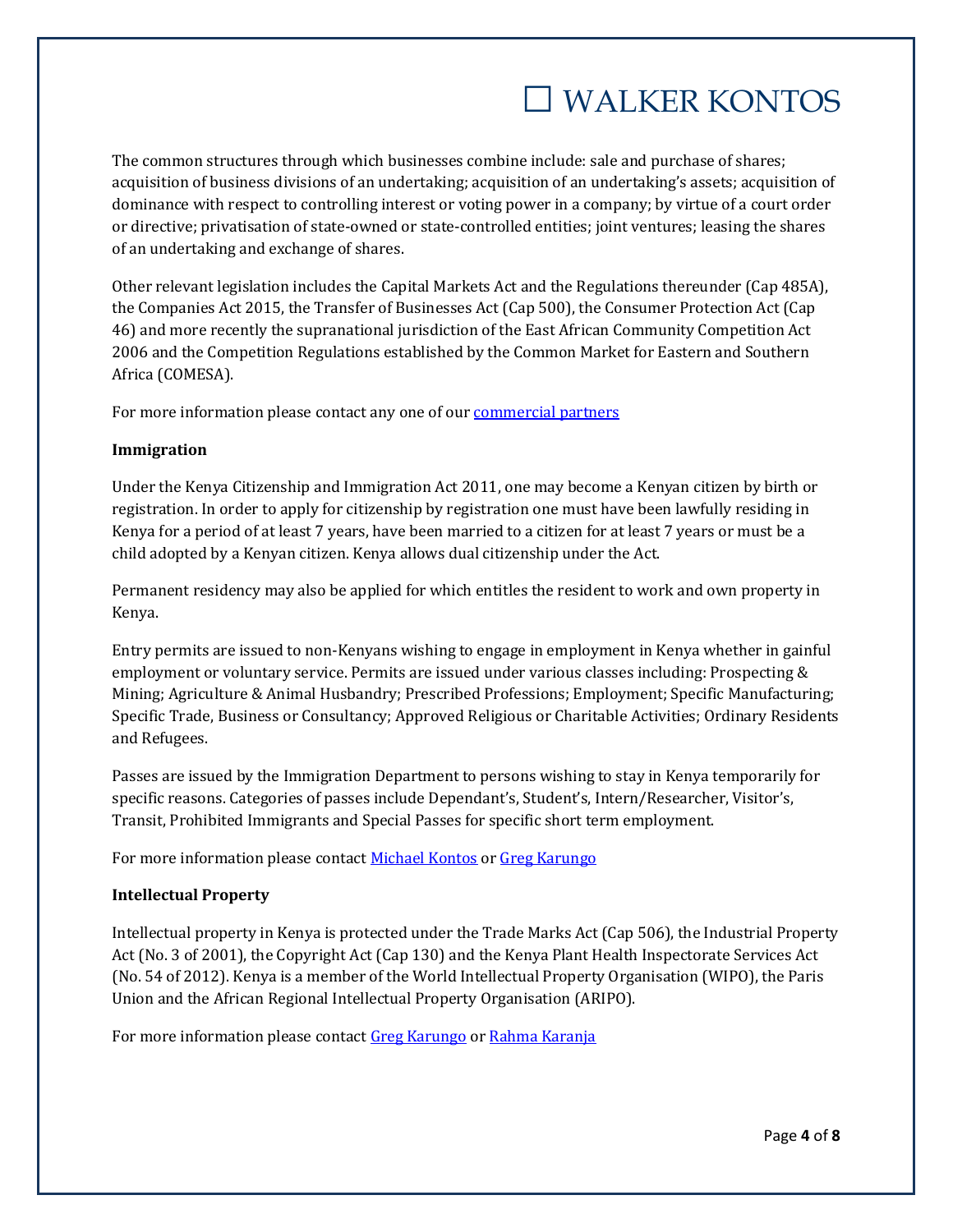#### **Restrictions on ownership in various sectors**

Subject to a few restrictions on foreign ownership, some of which are outlined below, there are no substantial limitations on joint venture arrangements between foreigners and nationals.

## **Land**

Foreigners may only hold land on the basis of leasehold tenure. Leases granted to non-citizens may not exceed a period of 99 years.

Dealings in agricultural land are controlled in Kenya. Consent must be obtained from the Land Control Board for any transaction involving the sale, transfer, lease, mortgage, exchange, partition or other disposal of or dealing with any agricultural land. Furthermore, consent shall not be given to non-citizens for any such transactions.

### **Banking**

Only banks, financial institutions, the Government of Kenya, foreign governments, state corporations, foreign companies licensed to operate as financial institutions in the relevant country and non-operating holding companies approved by the Central Bank, may hold more than 25% of the share capital of a financial institution.

#### **Insurance**

In order to be registered as an insurer, certain minimum capital requirements must be met. At least onethird of the paid up capital must be owned by citizens of a Partner State of the East African Community or a partnership whose partners are all citizens of a Partner State of the East African Community or wholly owned by citizens of a Partner State of the East African Community or the Government of Kenya.

#### Communications Commission of Kenya

A subscription management services provider cannot enter into contractual arrangements with a foreign multi-channel satellite provider unless the foreign provider has landing rights in Kenya. The subscription management services licensee is required to have minimum local equity participation of 20%.

### Aviation

Licenses may only be issued for the provision of aircraft services or the operation of aircraft if the applicant is a Kenyan citizen or if 51% of voting rights are held by a citizen of Kenya or the state or both in the case of a body corporate or partnership.

### Engineering

An engineering consultancy firm is required to have at least fifty one per cent (51%) of its shares held by Kenyans.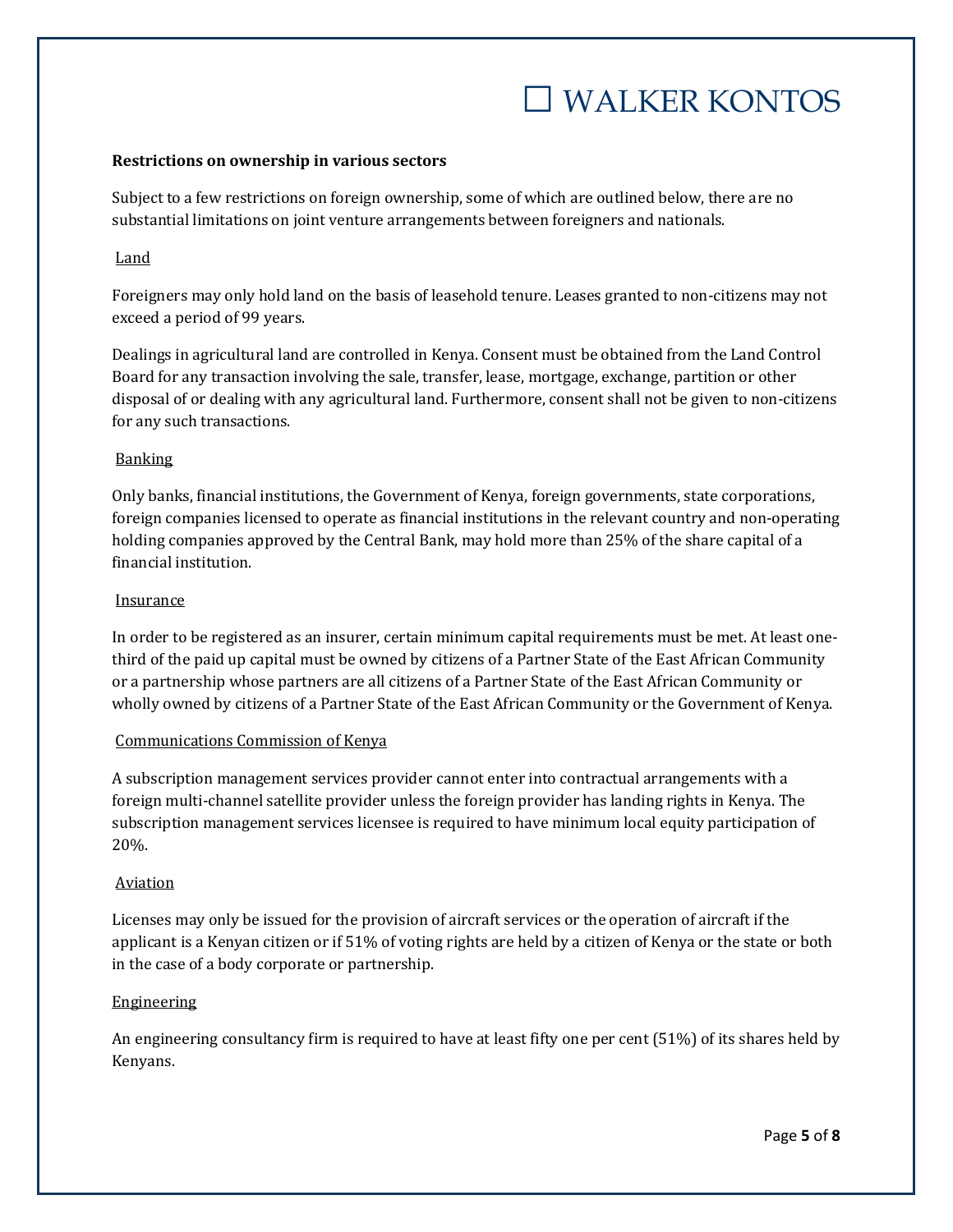### Private Security

Foreign companies seeking licencing as a corporate private security service provider will require registration as a limited liability company or a partnership in accordance with Kenyan laws and is required to have at least 25% local shareholding.

For more information, please contact any one of our [partners.](http://www.walkerkontos.com/partners)

### **Tax**

## *Income Tax – Corporations*

| Resident company                                                                                                                                                                 | 30%                                                            |
|----------------------------------------------------------------------------------------------------------------------------------------------------------------------------------|----------------------------------------------------------------|
| Unincorporated entities with turnover of up to K.Shs. 5 million<br>(excluding rental, management, professional and training income)<br>fees on gross receipts                    | 3%                                                             |
| Permanent establishment of a non-resident company                                                                                                                                | 37.5%                                                          |
| <b>Export Processing Zone enterprises:</b><br>First 10 years<br>Next 10 years<br>Newly listed companies (NLC) following the year of listing:<br>Lists at least 20% of its shares | <b>Nil</b><br>25%<br>27% for 3 years                           |
| Lists at least 30% of its shares<br>Lists at least 40% of its shares                                                                                                             | 25% for 5 years<br>20% for 5 years                             |
| Income of a registered Unit Trust, Collective Investment Scheme or<br>a Real Estate Investment Trust                                                                             | Exempt                                                         |
| Organisations established solely for the purposes of relief of<br>property or distress of the public or for the advancement of religion<br>or education                          | Exempt. Tax exemption<br>status is renewable every 5<br>years. |

## *Withholding Tax Rates*

| Dividends:                                        | 5% (exempt, if payee is a company that |
|---------------------------------------------------|----------------------------------------|
| Resident (unless paid to Kenya resident companies | owns more than $12.5\%$ ) $10\%$       |
| that own 12.5% or more of the company             |                                        |
| Non-resident                                      |                                        |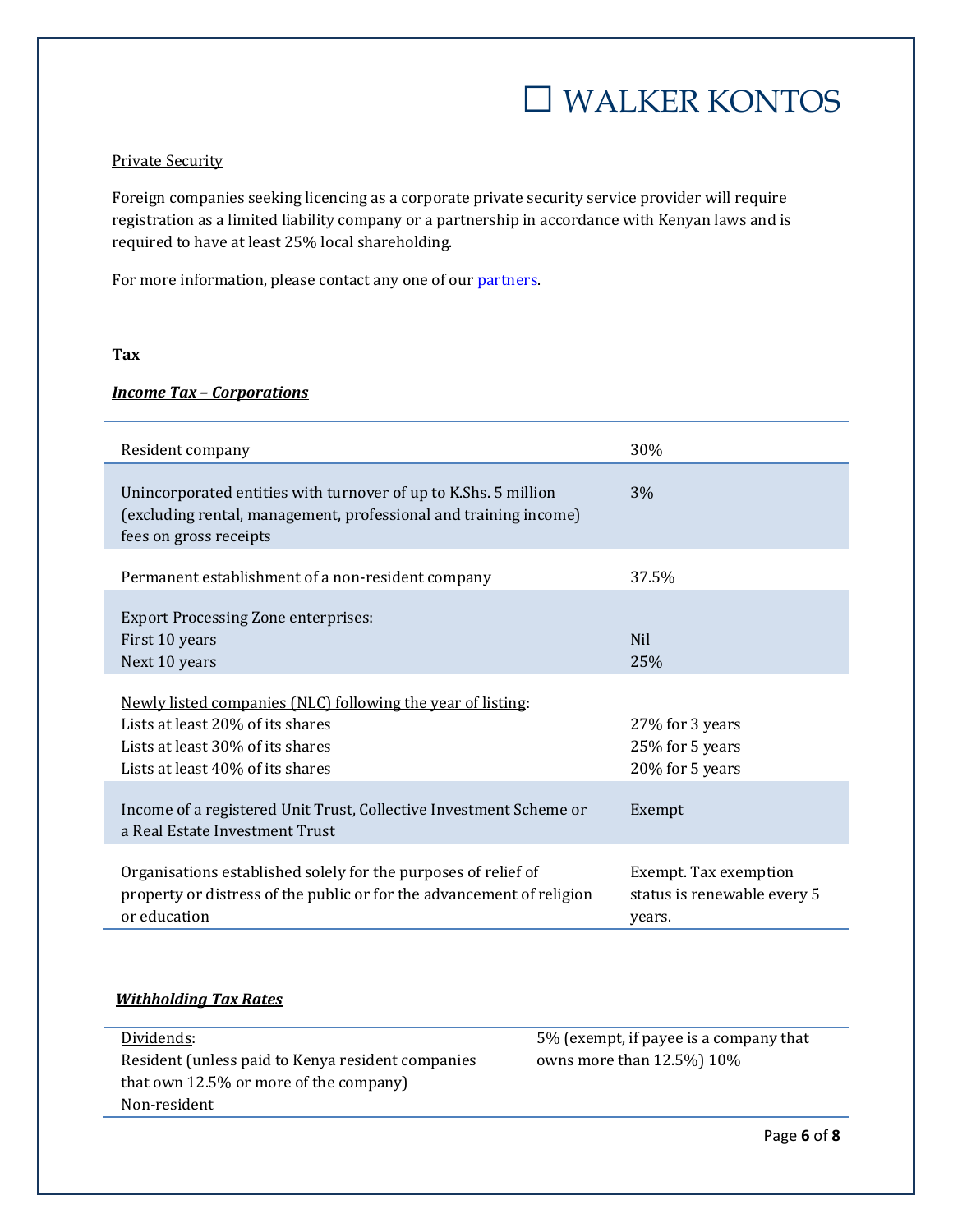| Rent – land and buildings                             | 30\% |
|-------------------------------------------------------|------|
|                                                       |      |
| Sale of property or shares in oil, mining and mineral |      |
|                                                       |      |
| prospecting companies:                                | 10\% |
|                                                       |      |
| Resident                                              | 20%  |
|                                                       |      |
| Non-resident                                          |      |

#### *Double Taxation Agreements*

Kenya has Double Tax Avoidance Treaties in place with the UK, Zambia, Germany, Canada, France, Norway, Sweden, Denmark and India.

*Compensating tax* is payable if a company pays dividends from untaxed income. Pursuant to the Income Tax Act, Cap 470, a company resident in Kenya should establish and maintain a Dividend Tax Account which is used to determine the amount of compensating tax payable by the company.

A company is said to be *thinly capitalised* under the Income Tax Act, when the loan to equity ratio exceeds 3:1 and the company is in control of a non-resident person alone or together with four or fewer other persons. Interest expense on the loans is then restricted and foreign exchange loss is deferred.

#### *Stamp Duty*

| Transfer of immovable property:<br>Within a municipality<br>Outside a municipality                                                                          | 4%<br>2%                                           |
|-------------------------------------------------------------------------------------------------------------------------------------------------------------|----------------------------------------------------|
| The transfer of immovable property between husband and wife or transfer of<br>family property to a limited liability company wholly owned by the family     | Exempt                                             |
| Transfers between holding and subsidiary companies with shareholding exceeding<br>90%                                                                       | Exempt                                             |
| Lease:<br>Between 1 and 3 years<br>Over 3 years                                                                                                             | $1\%$ of<br>annual rent<br>$2\%$ of<br>annual rent |
| increase of share capital                                                                                                                                   | 1%                                                 |
| Note: the initial nominal share capital of a company registered or to be registered<br>with limited liability is exempted from <i>ad valorem</i> stamp duty |                                                    |
| Transfer of stock or marketable security (excepted quoted securities, which are<br>exempt)                                                                  | $1\%$                                              |